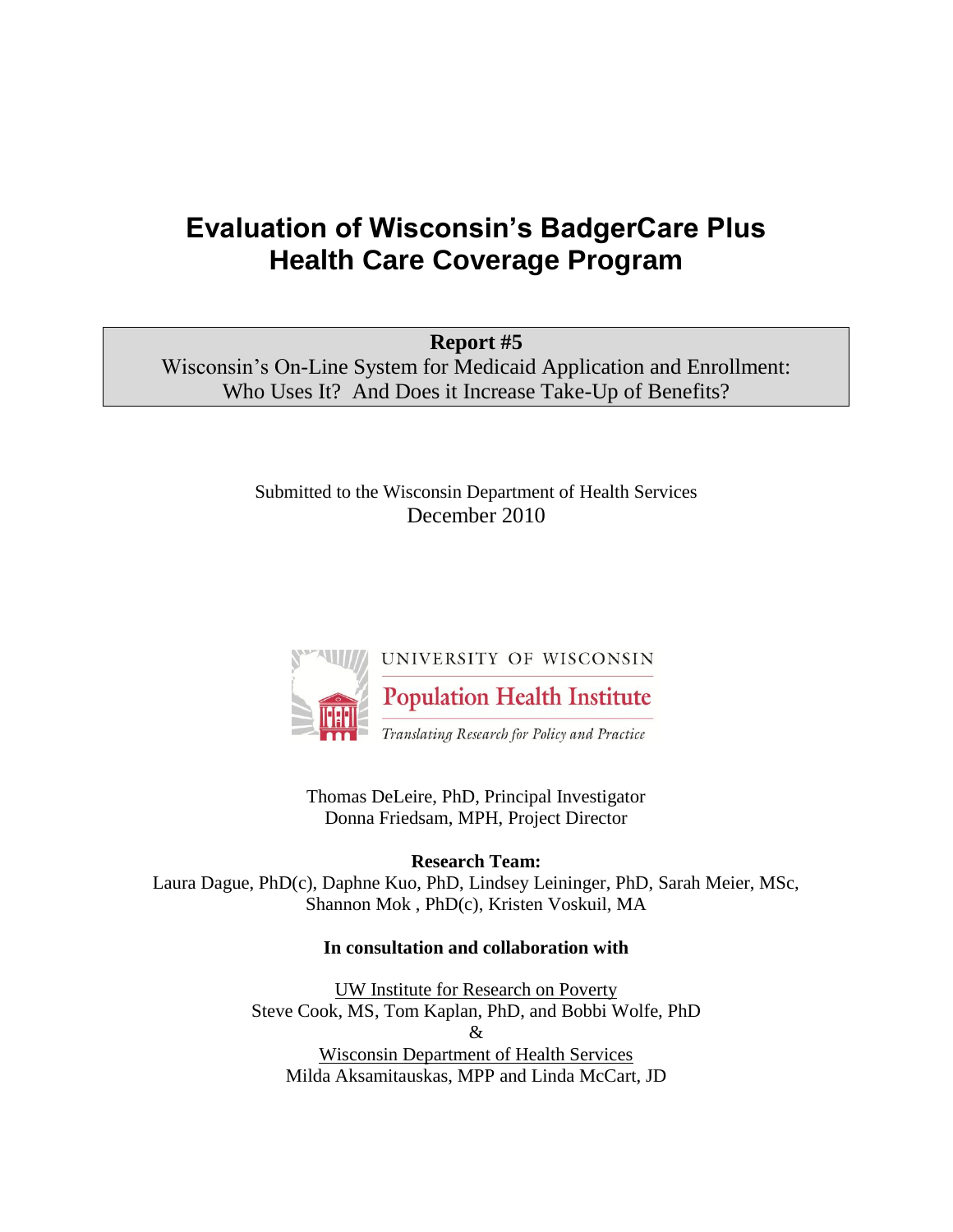#### **Preface: BadgerCare Plus**

Wisconsin's BadgerCare Plus (BC+) program was designed to ensure access to health insurance coverage to virtually all Wisconsin children and to bolster coverage for parents and other caretaker adults. The program, launched in February of 2008, expanded upon BadgerCare (Wisconsin's Children's Health Insurance Program) and Medicaid. Its reforms included eligibility expansions; simplification of eligibility rules and enrollment and verification processes; and an aggressive marketing and outreach campaign.

BadgerCare Plus eliminated the income eligibility ceiling for children. Coverage operates as a single program with two insurance products: the Standard Plan, for enrollees < 200% Federal Poverty Level (FPL), and the Benchmark Plan, for enrollees >200% FPL. The former is the traditional Medicaid plan and requires only minimal costsharing, while the latter is comprised of a more limited set of covered services and requires co-payments on non-preventive services, similar to private insurance policies.

The premium threshold for children was set at 150% FPL under BadgerCare and was raised to 200% FPL under BadgerCare Plus. Modest-income children (200-300% FPL) enrolled in the Benchmark Plan are subject to premium payments that increase with family income level; premiums start at \$10 per month and are capped at 5% of total monthly income. The families of higher-income children ( $>$  300% FPL) are required to pay the full cost of coverage in the Benchmark Plan, which amounted to approximately \$100 per month in 2008.

In contrast to the 200% income threshold imposed for children, the sliding-scale premium begins at 150% FPL for parents and caretakers; again, with total family premium contributions capped at 5% of monthly income. BadgerCare Plus also includes caretaker relatives in its definition of parental eligibility.

Prior to the launch of BadgerCare Plus, anti-crowd-out provisions were applied in the BadgerCare program but not in the Medicaid program. Under BadgerCare Plus, applicants with incomes over 150% FPL are subject to anti-crowd-out provisions. With good-cause exceptions, these individuals face a three-month waiting period for dropped coverage and they cannot have been offered employer-sponsored insurance (ESI) during the past 12 months or have the opportunity to enroll in ESI during the upcoming 3 months. The employer must cover at least 80% of the premium for the crowd-out provisions to apply.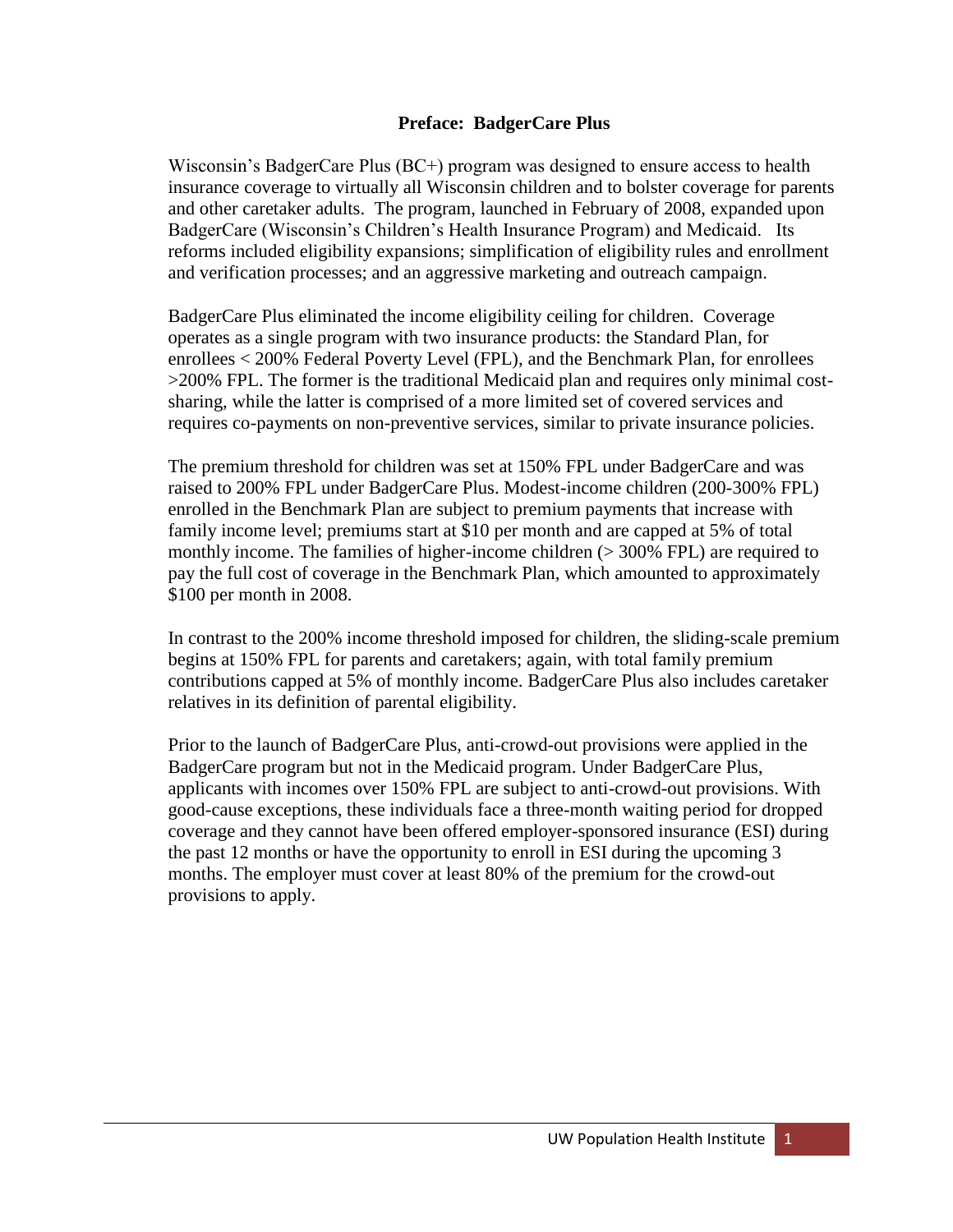#### **Study Background**

ACCESS, Wisconsin's online system for application to Medicaid, BadgerCare Plus, and other public benefits, has received attention for its apparent success in enrolling Wisconsin residents into programs, for its relative ease of use, and its contributions to BadgerCare Plus' administrative simplification.<sup>1,2</sup> Wisconsin's experience with ACCESS will be instructive as other states begin to craft online enrollment systems mandated by he Patient Protection and Affordable Care Act. Such automated processes and tools promise to facilitate eligibility and enrollment under expanded Medicaid programs and for federal subsidies in new health insurance exchanges.

Wisconsin's ACCESS is a web-based, self-service tool through which applicants can find out whether they may be eligible for BadgerCare Plus – Wisconsin's combined Medicaid and CHIP program, as well as FoodShare (federal Supplemental Nutrition Assistance Program - SNAP) and other public assistance programs. ACCESS users can use the "Am I Eligible?" screener or can apply for benefits ("Apply for Benefits"). They can also check the status of their benefits, including the renewal date, ("Check My Benefits"), renew their benefits ("Renew My Benefits"), and report changes to keep their eligibility current ("Report My Changes"). The system's processes and functionality have been well-described in detail elsewhere.<sup>1,3</sup>

Wisconsin's Department of Health Services (DHS) reports that more that 60% of all BadgerCare Plus applications come through ACCESS. Childless adult applications for BadgerCare Plus Core Plan can only be made via ACCESS or by phone, and more than 80% of the applications come through ACCESS. The ACCESS platform has been adopted by New York, Georgia, Colorado, New Mexico, and Michigan. And, the state now refers to ACCESS as "Customer's Preferred Application Channel" over mail-in, walk-in, or telephone applications for health care coverage.

DHS also points to the success of ACCESS in facilitating take-up of other public benefits, particularly food assistance, and the system was built with that intention. FoodShare has a lower eligibility income threshold than BadgerCare Plus, and so it was expected that many persons eligible for health coverage would also be eligible for food assistance.

The state reports that ACCESS has increased BadgerCare Plus applicants' participation in FoodShare and other programs by raising awareness about potential eligibility, and simplifying the process of applying for and keeping benefits. As substantiating evidence, DHS points to the concurrently increasing trends in ACCESS use and BadgerCare Plus and FoodShare applications (see Figure 1, a DHS graphic).

Absent other confounding factors, this similarity in trends could indeed be interpreted as evidence that the increased penetration of ACCESS use among BadgerCare Plus applicants

 $\overline{a}$ <sup>1</sup> Kaiser Family Foundation. Optimizing Medicaid Enrollment, Spotlight on Technology. Wisconsin's ACCESS Internet Portal. October 2010. Available at: [http://www.kff.org/medicaid/upload/8119.pdf.](http://www.kff.org/medicaid/upload/8119.pdf)

<sup>&</sup>lt;sup>2</sup> Department of Health Services, "Wisconsin Receives Two Awards for Health Care Program". Available at: <http://www.dhs.wisconsin.gov/News/PressReleases/2010/120610badgercareaward.htm>

<sup>&</sup>lt;sup>3</sup> See: [http://www.stockholmchallenge.org/project/2010/access-eligibility-support-services-health-nutrition-and](http://www.stockholmchallenge.org/project/2010/access-eligibility-support-services-health-nutrition-and-child-care)[child-care](http://www.stockholmchallenge.org/project/2010/access-eligibility-support-services-health-nutrition-and-child-care)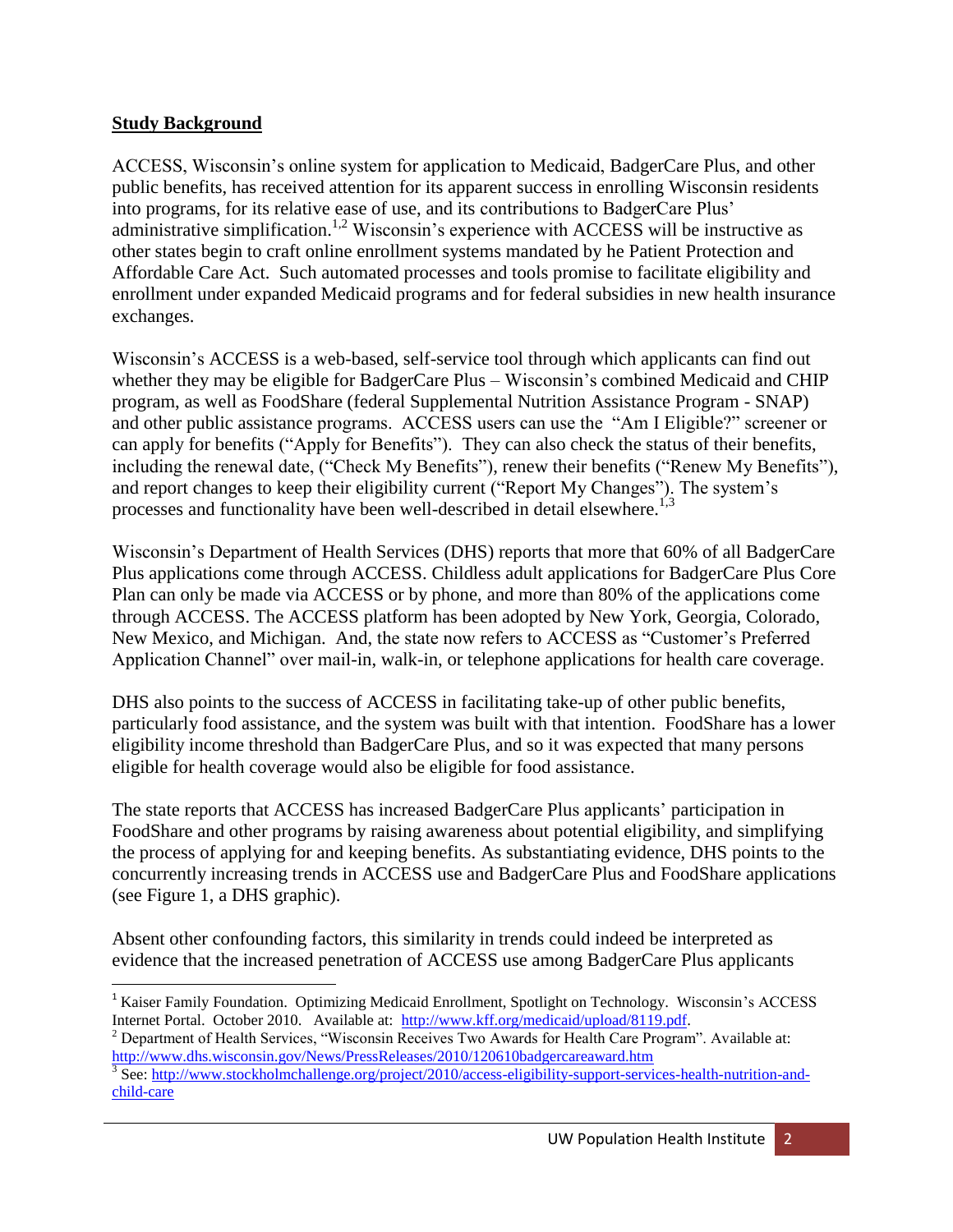likely caused an increase in participation in FoodShare. However, several important confounding influences were operating over the same time frame, including major changes in BadgerCare Plus program features and a severe economic downturn, both of which increased the population eligible for public health insurance coverage and FoodShare. Thus, similarities in trend lines cannot be used as evidence for ACCESS-induced program spillovers.<sup>4</sup>

Study Purpose: The goal of the analysis reported here is to provide a clearer picture of the likely association between ACCESS use by BadgerCare Plus applicants and enrollment spillovers into other programs.

#### **Figure 1.**





## **Research Aims and Methods**

For this study, we used a random sample of disaggregated case-level data over the time period January 2008-November 2009.

Our first research aim was to establish whether and how the utilization of various application methods – ACCESS, mail-in, phone, and walk-in – varies by applicant characteristics. We specifically compared applicants' use of various methods according to their urban or rural

 $\overline{\phantom{a}}$ <sup>4</sup> Leininger LJ, Friedsam D, Mok S, Dague L, Hynes E, Bergum A, Oliver T, DeLeire T. "Wisconsin's BadgerCare Plus Reform: Impact on Low-Income Families' Enrollment and Retention in Public Coverage." Health Services Research, Forthcoming 2011.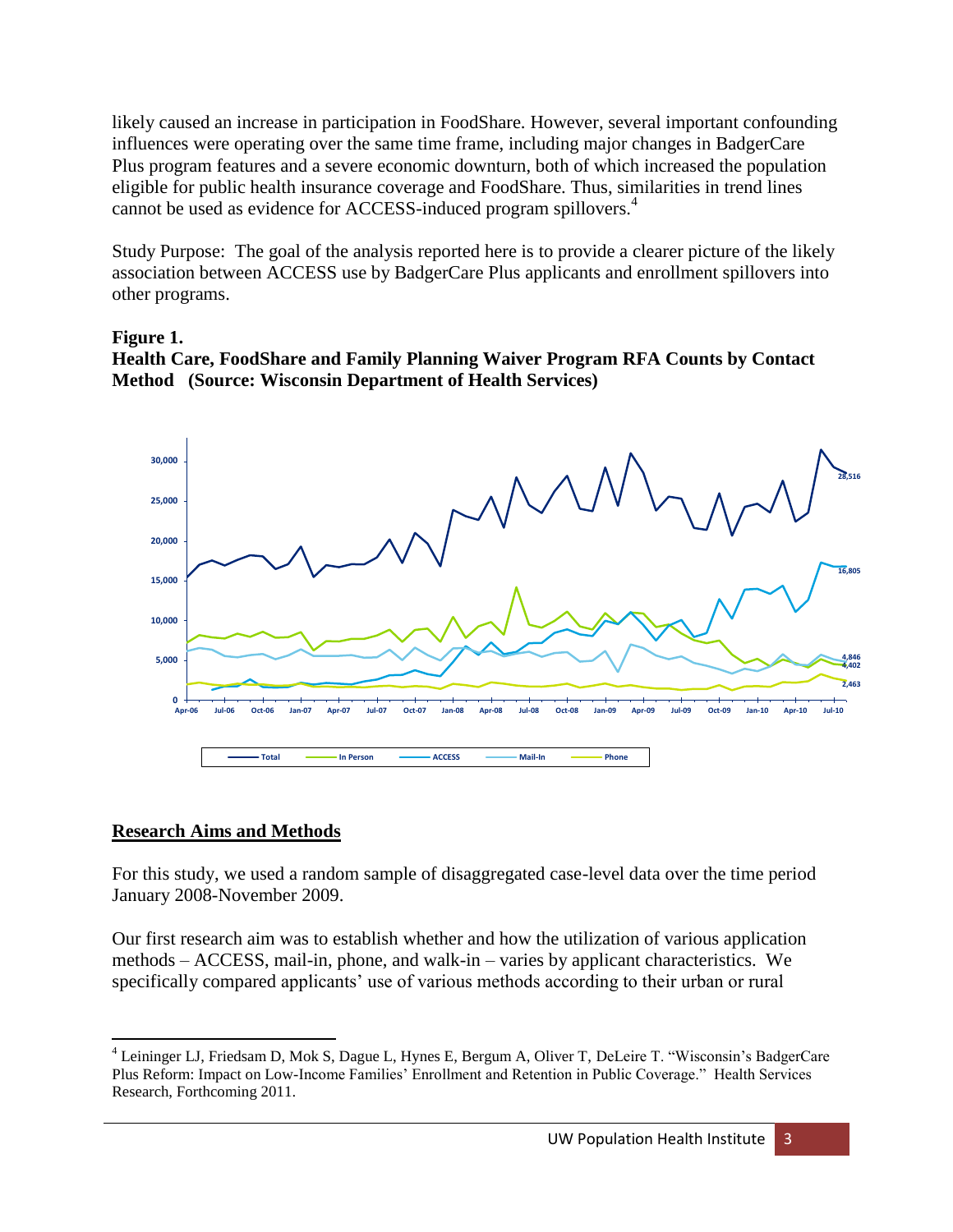geography, income, primary language and other characteristics. This stratified analysis provides clues regarding which types of populations select into various application modes.

We then assessed the proportion of BadgerCare Plus applicants ultimately deemed eligible across application methods. This provides a measure of target efficiency by method. We define target efficiency as the extent to which an enrollment method elicits applications from eligible (versus ineligible) applicants. For example, an online system is likely a preferred method for applicants with computer access, who may have relatively higher incomes that place them just outside of eligibility range.

Furthermore, for each application mode, we examined the likelihood that a BadgerCare Plus applicant also applies for FoodShare. To do so we computed both unadjusted and regressionadjusted estimates of the association between application method and the likelihood of applying for FoodShare, a phenomenon we term *application spillover*. We then assessed the percentage of these "spillover applicants" who are actually deemed eligible for FoodShare, which we term *eligible spillover*. We assessed *enrollment spillovers* by application method (as distinct from application spillovers) by calculating the percentage of BadgerCare Plus applicants who also *successfully enroll* in FoodShare; this estimate is derived by multiplying application spillover by eligible spillover.

*Enrollment Spillover* = *Application Spillover \* Eligible Spillover*

Finally, we calculated enrollment spillovers by mode at different points over the study period, assessing whether or not their magnitudes have changed as ACCESS penetration has grown.

*What are the application methods used by various BadgerCare Plus enrollees?* Does the utilization of various methods -- online, mail-in, phone, and walk-in -- differ among applicants of various income, geographic, or other characteristics?

*Does ACCESS facilitate program take-up that would not have occurred in its absence?* What % of those who apply on for BadgerCare Plus on ACCESS also apply for FoodShare (FS) on ACCESS?

What % of those who apply for BadgerCare Plus through non-electronic methods also apply for FS?

# *What is the target efficiency of the various application routes?*

What % of those who apply for FS on ACCESS are found eligible?

What % of those who apply for FS ultimately enroll in FS?

What % of those who apply for FS though non-electronic methods are found eligible? What % of those who apply for BadgerCare Plus through non-electronic methods also enroll in FS?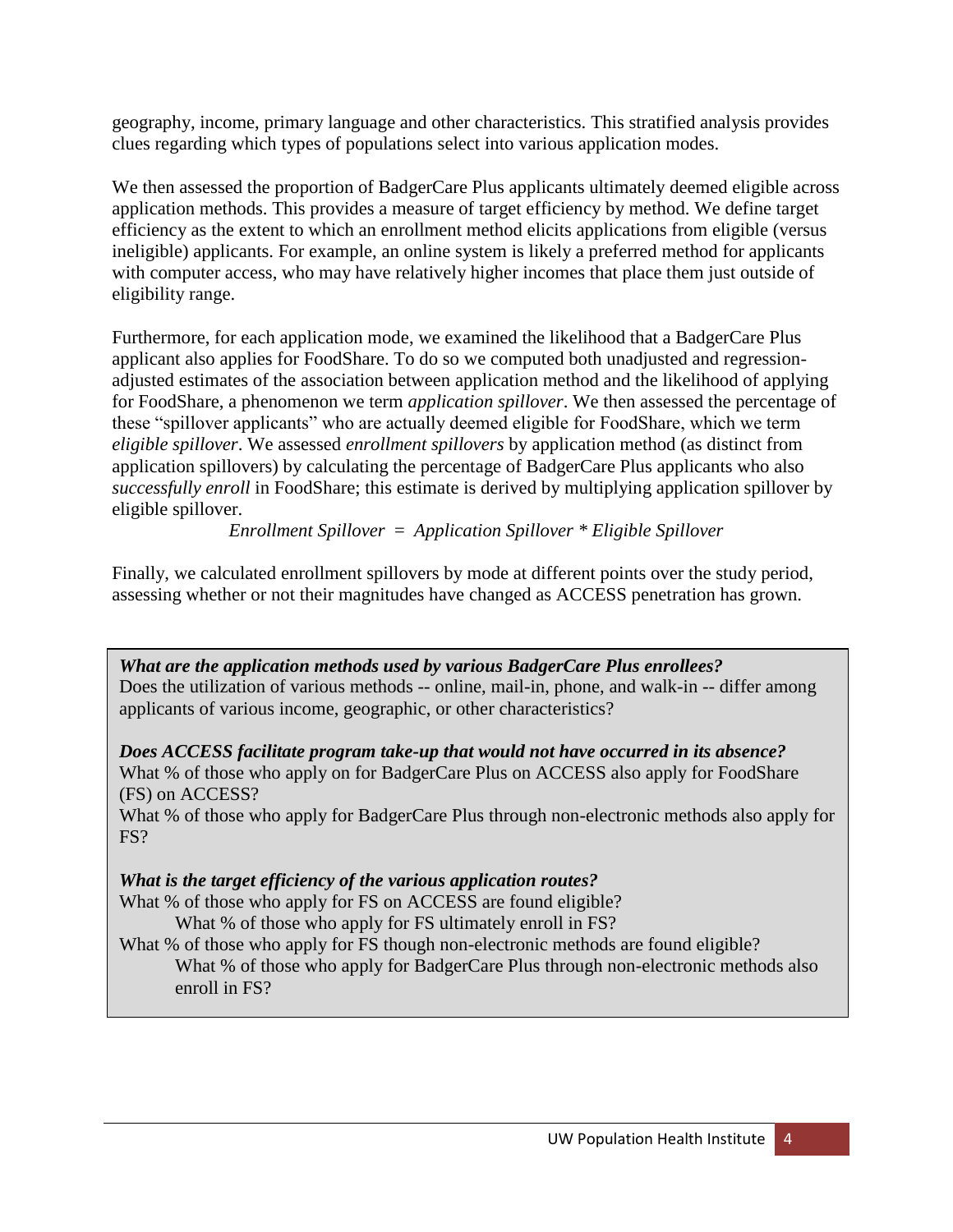## **Methods**

The primary data about ACCESS utilization were provided by Deloitte Consulting, the DHS' contracted vendor for eligibility systems. For the ACCESS utilization data, Deloitte Consulting pulled a random sample of 111,540 applications from January 2008 through February 2010 of those individuals who applied for health coverage for children, low-income families, and pregnant women. Trends in BadgerCare Plus applications and enrollments and FoodShare applications and enrollments were calculated using these data. The sample was then matched to enrollment data from CARES, the BadgerCare Plus eligibility system, to stratify enrollment and application trends by key socioeconomic subgroups.

CARES data were only available through November 2009. Accordingly all analyses using CARES covariates have a slightly shorter study period. Also important to note is that we did not have matched CARES data on the 68,061 applications for non-family coverage (including the CORE plan, Elderly/Blind/Disabled beneficiaries, Family Planning waiver services, and persons under 21 residing in an institution for mental health reasons). Finally, analyses using CARES covariates exclude the very small number of cases (92) for which CARES data were not available concurrent to BadgerCare Plus enrollment. These likely are cases with backdated eligibility; their exclusion does not influence our estimates.

## **Questions**

- *What are the application methods used by various BadgerCare Plus enrollees?*
- *Does the utilization of various methods -- online, mail-in, phone, and walk-in -- differ among applicants of various income, geographic, or other characteristics?*
- *Do lower-income applicants use ACCESS?*

## **Results**

## *Among Group – methods utilized*

The choice of application method varies significantly among various demographic groups, with chi-Square at  $p < .0001$ . Of 33,569 total applicants in the sample, 62% applied through ACCESS, while approximately 17% applied by mail-in or walk-in methods and 4% by phone. Applicant methods differed in several regards among subgroups:

- Across application modes, ACCESS applicants were the least likely to be determined eligible for coverage (69% versus 87% for phone, 83% for walk-in, and 77% for mail-in)
- Those in metropolitan areas used ACCESS more (65%), and in rural areas less (60%). This holds as well for mail-in methods. However, metropolitan applicants use walk-in methods less (14%) than rural applicants (20%).
- Women use ACCESS less (56%) and men use it more (68%). Women use walk-in (22%) more.
- Among income groups, ACCESS is much more readily utilized by persons above 150% FPL (>80% versus 56%), while persons below 150% FPL favor walk-in more heavily (22% versus 5%).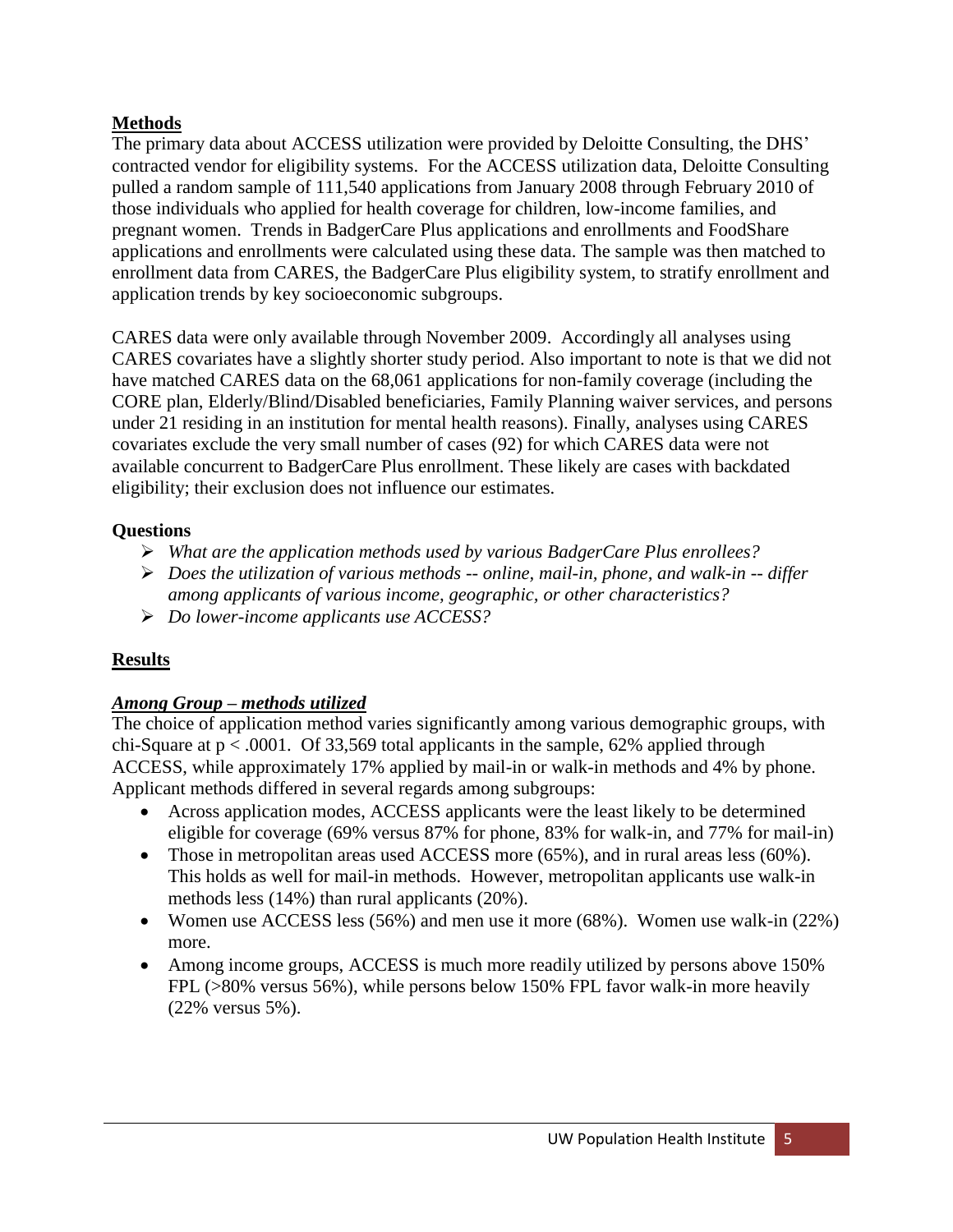|                            | <b>Engrantly</b> which income of establish-<br><b>Application Method</b> |                  |         |                  |        |                  |         |                  |        |               |
|----------------------------|--------------------------------------------------------------------------|------------------|---------|------------------|--------|------------------|---------|------------------|--------|---------------|
|                            | <b>ACCESS</b>                                                            |                  | Mail-in |                  | Phone  |                  | Walk-in |                  | Total  |               |
|                            | Number                                                                   | $%$ of<br>method | Number  | $%$ of<br>method | Number | $%$ of<br>method | Number  | $%$ of<br>method | Number | % of<br>total |
| <b>Total</b>               |                                                                          |                  |         |                  |        |                  |         |                  |        |               |
| <b>Applications</b>        | 20,755                                                                   | 61.83%           | 5,580   | 16.62%           | 1,239  | 3.69%            | 5,995   | 17.86%           | 33,569 | 100%          |
| Eligible for BC+ Coverage? |                                                                          |                  |         |                  |        |                  |         |                  |        |               |
| Yes                        | 14,405                                                                   | 69%              | 4,295   | 77%              | 1,081  | 87%              | 4,990   | 83%              | 24,771 | 74%           |
| No.                        | 6,350                                                                    | 31%              | 1,285   | 23%              | 158    | 13%              | 1,005   | 17%              | 8,798  | 26%           |
| <b>FPL</b>                 | Missing $= 2,726$                                                        |                  |         |                  |        |                  |         |                  |        |               |
| 0-150%                     | 12,127                                                                   | 61%              | 4,015   | 84%              | 882    | 82%              | 4,720   | 91%              | 21,744 | 71%           |
| 150.01%-200%               | 3,091                                                                    | 16%              | 373     | 8%               | 112    | 11%              | 265     | 5%               | 3,841  | 12%           |
| 200.01%-300%               | 2,901                                                                    | 15%              | 279     | 6%               | 56     | 5%               | 141     | 3%               | 3,377  | 11%           |
| >300%                      | 1,701                                                                    | 9%               | 109     | 2%               | 15     | 1%               | 56      | 1%               | 1,881  | 6%            |

## **Among Methods, Eligibility and Income of Users**

|                          | <b>Application Method</b> |     |         |     |       |    |         |     |        |     |
|--------------------------|---------------------------|-----|---------|-----|-------|----|---------|-----|--------|-----|
| <b>Metropolitan Area</b> | <b>ACCESS</b>             |     | Mail-in |     | Phone |    | Walk-in |     | Total  |     |
| Yes                      | 8.692                     | 65% | 2.494   | 19% | 341   | 3% | 1,927   | 14% | 13,454 | 40% |
| No                       | 12,063                    | 60% | 3,086   | 15% | 898   | 4% | 4,068   | 20% | 20,115 | 60% |
| Missing $= 0$            |                           |     |         |     |       |    |         |     |        |     |

|               | <b>Application Method</b> |     |         |     |     |       |         |     |        |     |
|---------------|---------------------------|-----|---------|-----|-----|-------|---------|-----|--------|-----|
| <b>Female</b> | <b>ACCESS</b>             |     | Mail-in |     |     | Phone | Walk-in |     | Total  |     |
| Yes           | 9,727                     | 56% | 3,208   | 18% | 674 | 4%    | 3,802   | 22% | 17.411 | 52% |
| No            | 11,028                    | 68% | 2,372   | 15% | 565 | 3%    | 2,193   | 14% | 16.158 | 48% |
| Missing $= 0$ |                           |     |         |     |     |       |         |     |        |     |

|                        | <b>Application Method</b> |     |         |     |     |       |         |     |        |     |
|------------------------|---------------------------|-----|---------|-----|-----|-------|---------|-----|--------|-----|
| <b>Federal Poverty</b> |                           |     |         |     |     |       |         |     |        |     |
| Level                  | <b>ACCESS</b>             |     | Mail-in |     |     | Phone | Walk-in |     | Total  |     |
| 0-150%                 | 12,127                    | 56% | 4,015   | 18% | 882 | 4%    | 4,720   | 22% | 21,744 | 71% |
| 150.01%-200%           | 3,091                     | 80% | 373     | 10% | 112 | 3%    | 265     | 7%  | 3,841  | 12% |
| 200.01%-300%           | 2,901                     | 86% | 279     | 8%  | 56  | 2%    | 141     | 4%  | 3,377  | 11% |
| Greater than 300%      | 1,701                     | 90% | 109     | 6%  | 15  | 1%    | 56      | 3%  | 1,881  | 6%  |
| Missing $= 2,726$      |                           |     |         |     |     |       |         |     |        |     |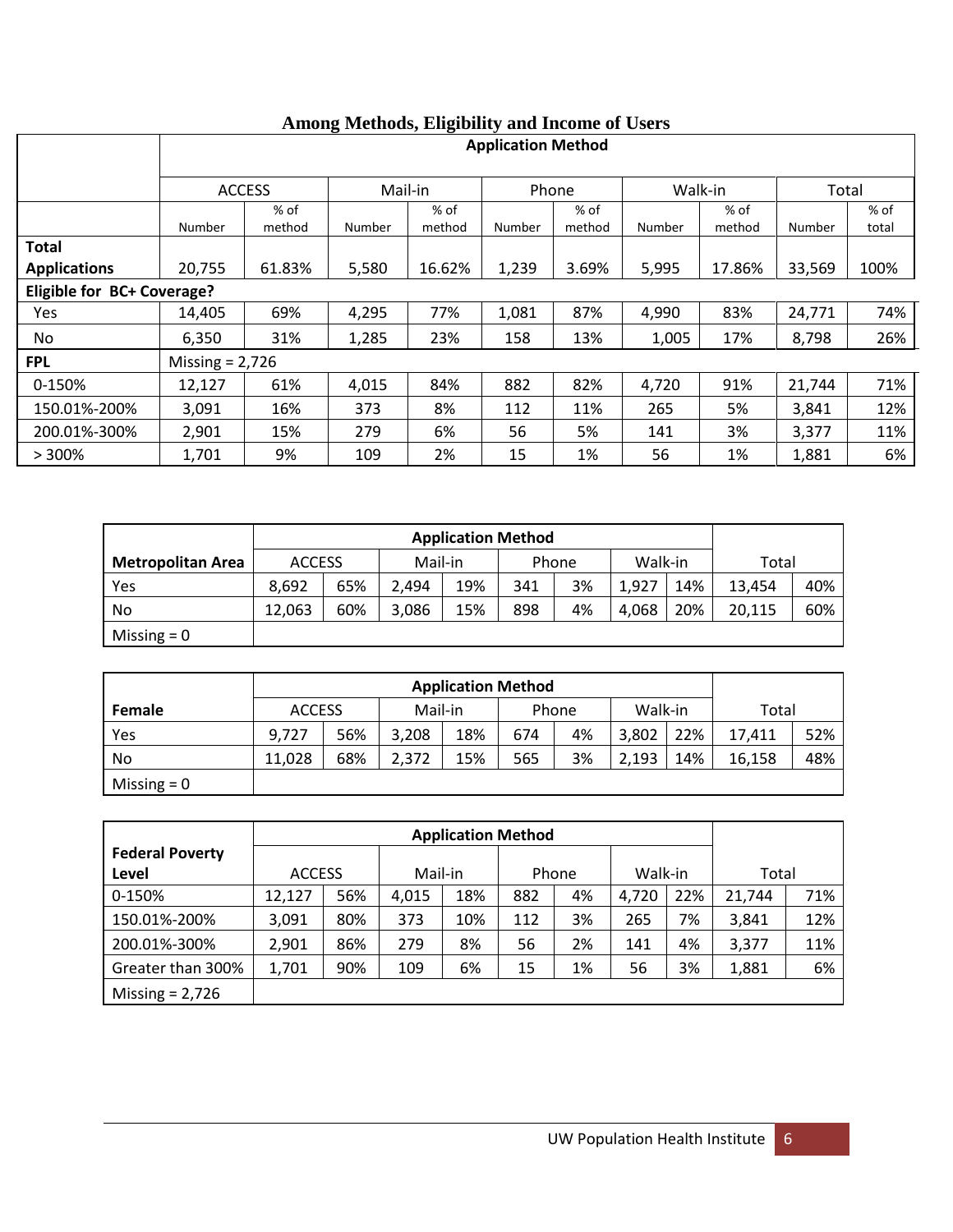DHS reports several reasons why ACCESS applications are less likely than other application methods to result in an approval for benefits. Indeed, beyond an applicant's income and insurance status, a number of factors affect the rate of approval of BadgerCare Plus applications via any method. Approval depends on applicants' follow-through with application requirements, provision of needed documentation, submittal of premium payments, and proper system verification of supplied information.

In particular, online applications are twice as likely as other applications to be denied for lack of verification. Verifications pose at least two special challenges to online applications. First, many verification requirements involve the manual transfer of a paper document, which is a significant departure from the ease and convenience of applying online. In addition, the system does not know at the time of application exactly which items must be verified; the precise verification needs can only be identified after the worker has started to review and process the electronic application.

#### *Take-Up and Target Efficiency*

 *Does ACCESS facilitate FoodShare take-up? What is the target efficiency of the various application routes? Has it changed over time?*

Figure A demonstrates that the likelihood of BadgerCare Plus applicants' simultaneously applying for FoodShare is highly correlated with enrollment mode. The estimates were generated with a multivariate regression model that adjusted for a variety of socioeconomic controls. Accordingly, the adjusted proportions provide comparisons across enrollment modes for socioeconomically similar applicants. Walk-in and ACCESS methods have the highest *application spillovers* for FoodShare.

#### **Figure A.**





*Note*: *Adjusted proportions computed based on a regression model that controlled for gender, urban/rural residence, income, and year.*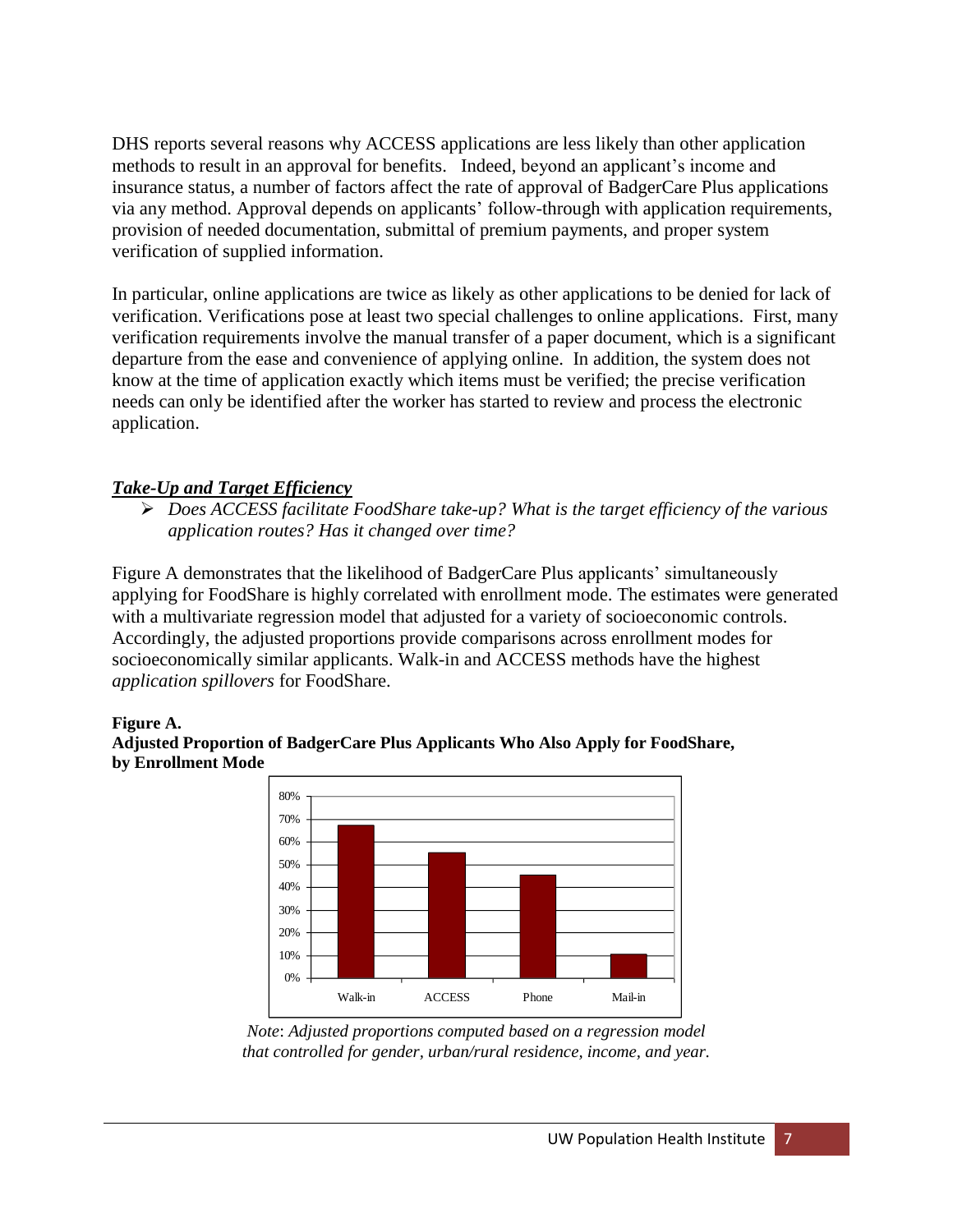Walk-in applicants were six times more likely than comparable mail-in applicants to simultaneously apply for both programs (67.3% versus 10.6%, respectively). The adjusted proportions of ACCESS and phone applicants applying for FoodShare lie between walk-ins and mail-ins, at 55.1% and 45.6%, respectively.

Table 1 and Figure B, below, show how application spillovers have evolved from immediately prior to BadgerCare Plus implementation through February 2010. Application spillovers grew over the study period (with a spike in August 2009, a unique period discussed in detail below) for ACCESS applicants, while they remained steady for phone applicants (excepting a dip in August 2009) and walk-in applicants. Application spillovers grew for mail-in applicants.

## *Target Efficiency*

ACCESS appears to attract many applicants who are not ultimately enrolled in benefits, either because they are ineligible or because they do not follow-through with the necessary paperwork and verification processes. 5 (Table 2)

## **Table 1.**

 $\overline{\phantom{a}}$ 

#### **Trend in % of those who apply for BadgerCare Plus also apply for FoodShare, by application method**

| .                  |                 |                  |          |
|--------------------|-----------------|------------------|----------|
| Application method | <b>Jan 2008</b> | Aug 2009         | Feb 2010 |
| Total              | 35.0            | 62.6             | 48.0     |
| <b>ACCESS</b>      | 49.1            | 71.3             | 60.0     |
| Phone              | 35.1            | 26.3             | 35.9     |
| Mail-in            | 4.4             | $\overline{2.0}$ | 10.6     |
| Walk-in            | 61.9            | 69.4             | 61.0     |





<sup>&</sup>lt;sup>5</sup> FoodShare requires a face-to-face interview with all applicants in order to finalize enrollment.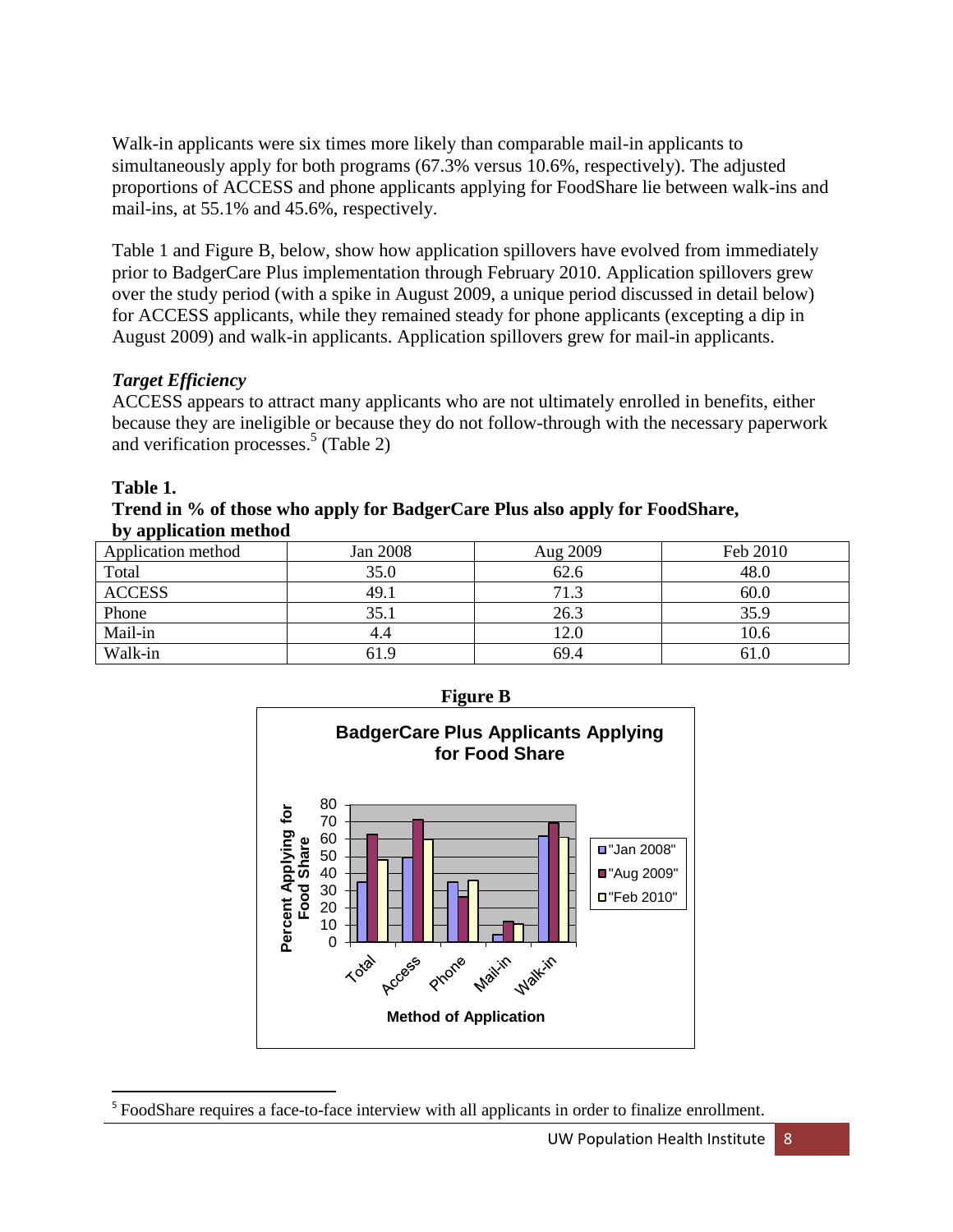This trend magnifies substantially as of July/Aug 2009, when enrollment commenced for the BadgerCare Plus Core Plan for adults without dependent children. The Core Plan brought in a large number of new applicants to the ACCESS system, and many of them may have applied for other programs along the way who might not otherwise have done so. The graphs (Figures B and C) show substantial upward trend, particularly within ACCESS, for applications for FoodShare.

Meanwhile, ACCESS shows the lowest overall outcomes of FoodShare eligibility among its applicants (Table 2 and Figures C and D). Following a peak around September 2009, ACCESS (along with mail-in) shows a steep decline in the percentage of applicants actually found eligible for FoodShare -- a decline in target efficiency of ACCESS. This corresponds to the period in which enrollment opened for the Core Plan, and application was available only via ACCESS or phone methods. Enrollment was closed for the Core Plan in October 2009, although applications continued to be submitted and were assigned to the waitlist.

|                    | Twore $\blacksquare$ . There is no complete the complex with the complete the complete $\upsilon$ |          |          |
|--------------------|---------------------------------------------------------------------------------------------------|----------|----------|
| Application method | Jan 2008                                                                                          | Aug 2009 | Feb 2010 |
| Total              | 62.5                                                                                              | 46.9     | 39.9     |
| Access             | 43.0                                                                                              | 44.2     | 27.1     |
| Phone              | 79.1                                                                                              | 58.3     | 59.6     |
| Mail-in            | 80.0                                                                                              | 60.0     | 35.4     |
| Walk-in            | 79.7                                                                                              |          | 68.8     |

**Table 2. Percent of BC+ Applicants who Apply and are Found Eligible for FoodShare**



Eligible Spillovers = Percent of BadgerCare Plus applicants who concurrently apply for FoodShare and are deemed eligible for FoodShare.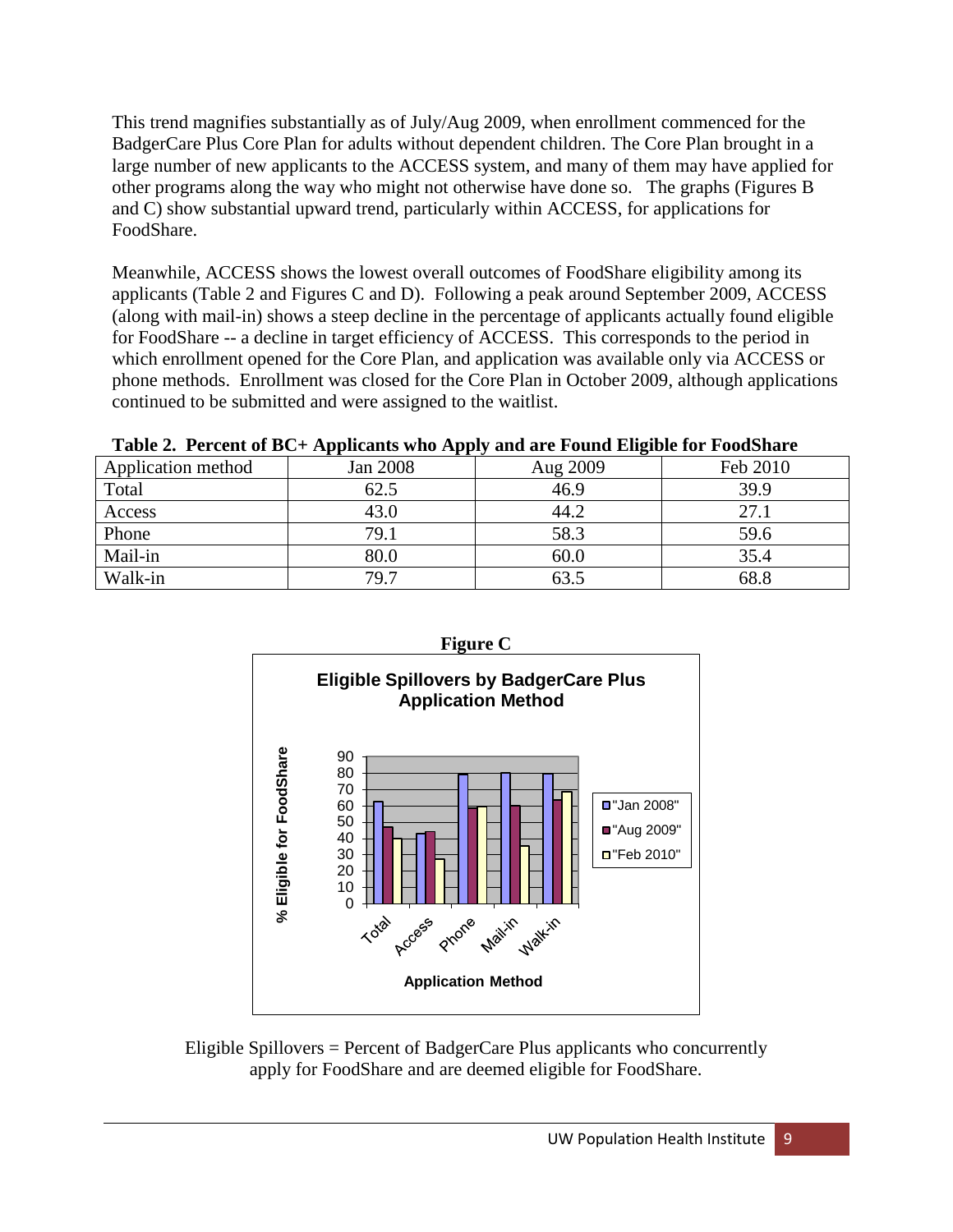DHS has raised a very important caveat regarding the August 2009-December 2009 estimates. The influx of CORE applications took several months to process, and while the BadgerCare Plus enrollment system data were correctly backdated to reflect the eligibility initiation date, the same is not true of the FoodShare enrollment data. This differential backdating results in an *underestimation* of enrollment spillover for ACCESS and phone for this time period. The following illustrative example demonstrates the nature of the bias:

- An application was submitted for both the CORE plan and Food Share via ACCESS in August 2009
	- o The application was processed in November 2009 and the applicant was found eligible for both BadgerCare Plus and FoodShare, backdated to August 2009
		- FoodShare benefits backdated to August were paid out to the member, but the enrollment system does not reflect eligibility initiation until November. However, the system still identifies August 2009 as the application date.
		- BadgerCare Plus eligibility initiation was correctly backdated in the system to August
			- Result: Data show that a "spillover" application for FoodShare was made but that the applicant was not enrolled

Because of the temporary enrollment systems limitation, it is crucial to interpret the spillover figures from this time period with caution.

## **Discussion**

The ACCESS online program includes an optional "Am I Eligible" module, intended to allow a quick screen of applicants prior to their submitting the full application through the "Apply for Benefits" component or for anyone interested exploring Wisconsin's public assistance programs anonymously. The data presented here demonstrate a spike in overall applications and a large relative increase in non-eligible applicants, despite the presence of the "Am I Eligible" screen. Of those who completed the screener, 97% are found potentially eligible for a program (Table 3, DHS figures). At the same time, about twice as many "Apply for Benefits" modules are completed per month as are "Am I Eligible" modules.

| o<br>Am I Eligible - Self-Assessments                                                                                                                                                                                                                                                                                                      | <b>Apply For Benefits (AFB) Applications</b>                                                                                                                                                                    |
|--------------------------------------------------------------------------------------------------------------------------------------------------------------------------------------------------------------------------------------------------------------------------------------------------------------------------------------------|-----------------------------------------------------------------------------------------------------------------------------------------------------------------------------------------------------------------|
| Started to date: 639,906<br>Average started per month: 12,745<br>Completed to date: 597,810<br>Average completed per month: 11,986<br>Number of households found potentially eligible for at least<br>one program: 577,300<br>Percentage of households who completed the screener that<br>were found potentially eligible for at least one | Started to date: 850,563<br>Average started per month: 34,5702<br>Submitted to date: 560,097<br>Average completed per month: 22,669<br>Full applications: 522,362<br>Applications with just filing date: 37,735 |
| program: 97%                                                                                                                                                                                                                                                                                                                               |                                                                                                                                                                                                                 |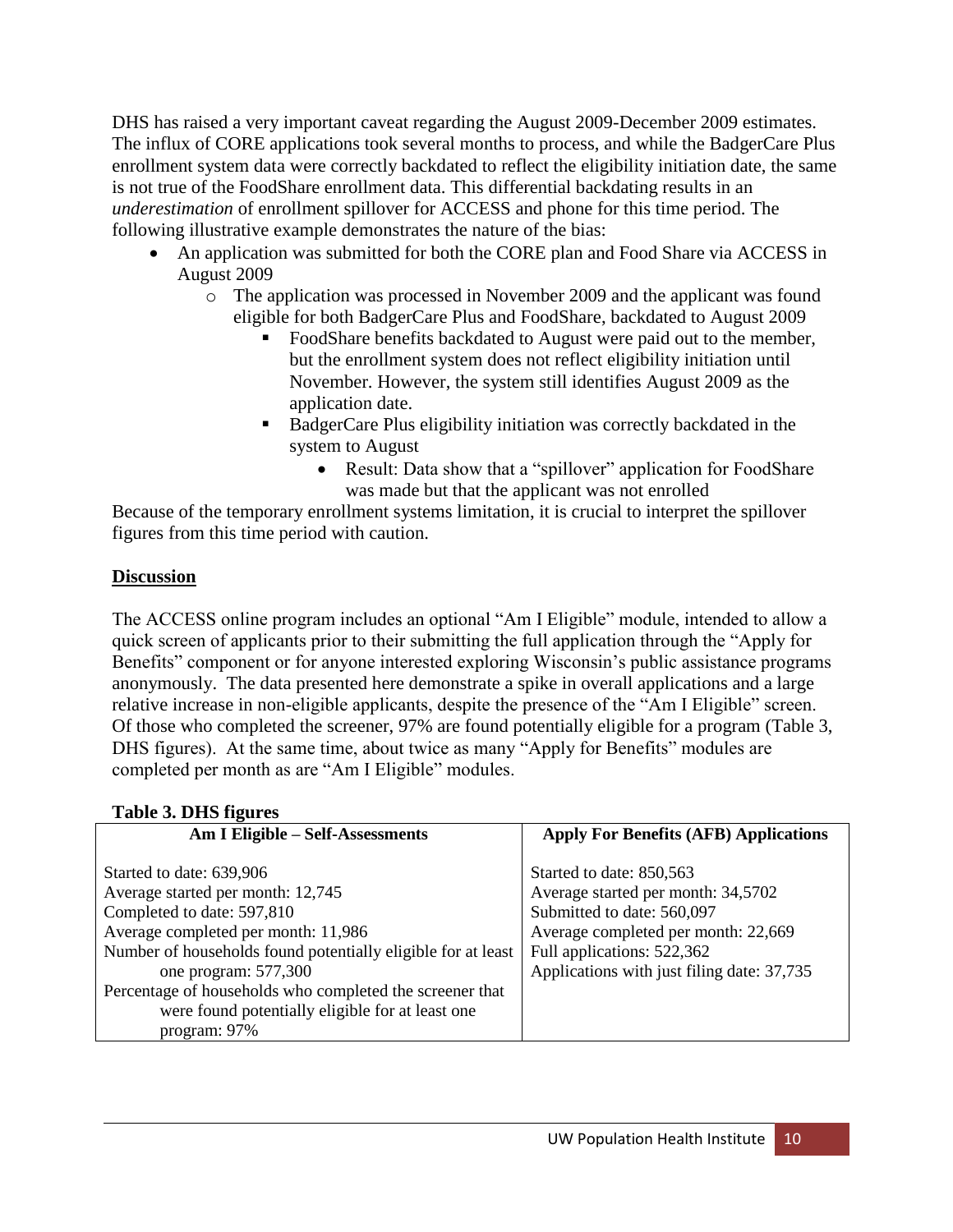The target efficiency of ACCESS could as well be enhanced by designing the system to steer applicants through greater utilization of an eligibility pre-screen. DHS reports that the "Am I Eligible" module was developed as a short, simple and anonymous self-assessment at the urging of potential users. It currently asks only basic, generalized questions about household members, and it prompts users to use just their first name or initials and age (not date of birth). The data are not transferrable to the "Apply for Benefits" module. DHS is concerned that the screener would be less inviting and would lose simplicity and brevity if were reformatted for mapping to subsequent online application.

Overall, we found that the ACCESS tool does successfully attract more applicants into the FoodShare program. However, it appears to do so at a cost of declining specificity and target efficiency. The extent to which this trade-off is worthwhile depends on the marginal cost associated with processing additional applicants. If most applicants can be handled inexpensively through automated systems, then the decline in target efficiency will be offset by the benefits seen in increased enrollment. If, however, the marginal cost of each ineligible applicant raises the overall average costs per enrolled case, some system adjustments may be merited. Again, target-efficiency may improve by adjusting the system to encourage online applicants to complete an eligibility screener prior to submitting an application.



**Figure D: Eligible Spillovers by BadgerCare Plus Application Method**